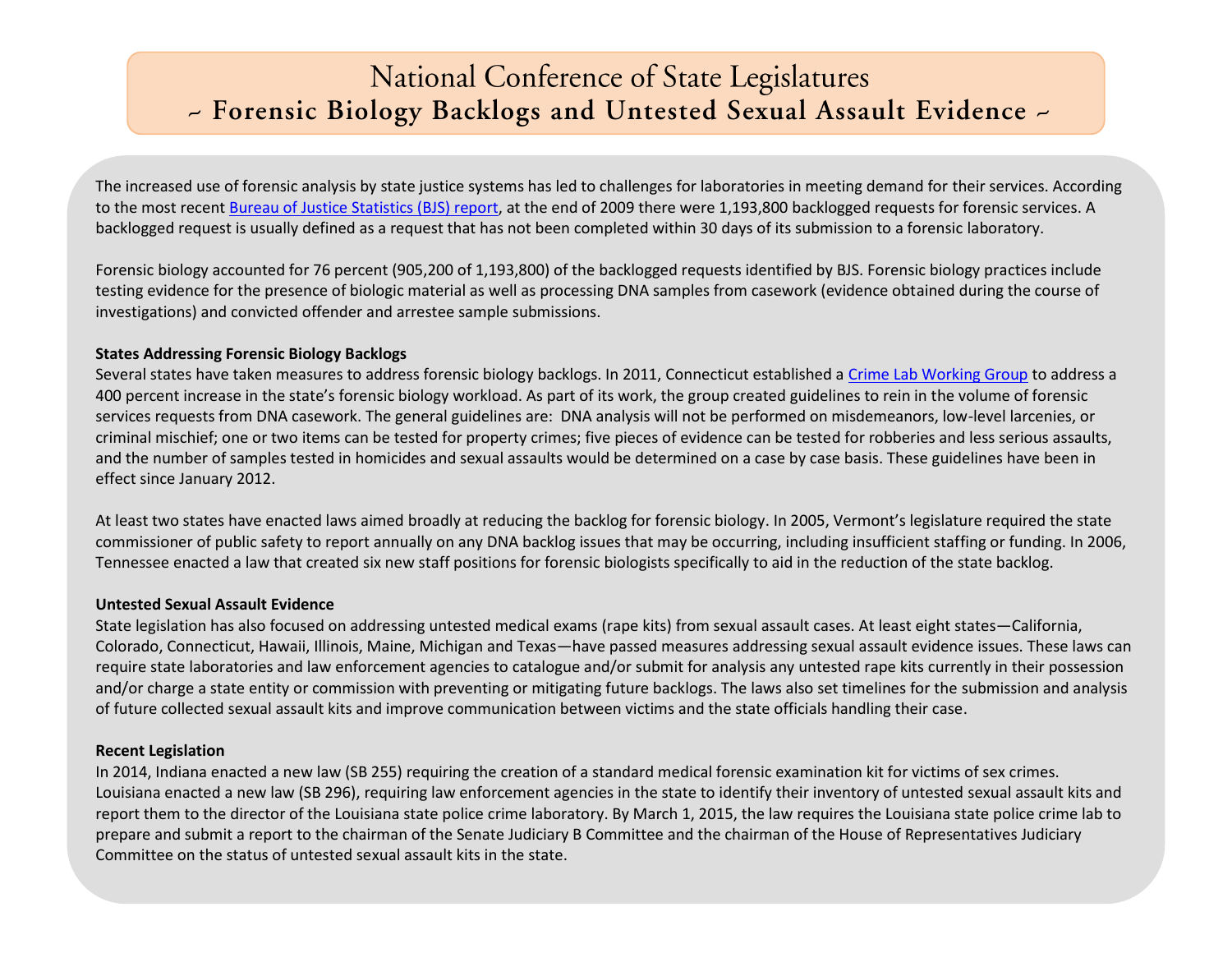#### **Recent Legislation (cont.)**

Michigan enacted a new law (HB 5445) setting time standards for the transfer and testing of sexual assault kits among health care facilities, law enforcement agencies and forensic laboratories. The new law requires that law enforcement agencies collect sexual assault kits from a healthcare facility within 14 days of being notified that it is ready to be received. Then law enforcement has an additional 14 days to transfer the sample to the department of state police or an accredited forensic laboratory. Once a sample is submitted to the department of state police or an accredited laboratory, the law requires it to be analyzed within 90 days. Another new Michigan law (HB 5313) requires the department of the attorney general to provide a work plan to address anticipated sexual assault litigation resulting from untested rape kits discovered by the state police during the closure of the Detroit crime lab. The spending plan must be approved by the state budget director.

Tennessee's new law (SB 1426) requires law enforcement agencies in the state to identify their inventory of untested sexual assault kits and report them to the Tennessee bureau of investigation. By Sept, 1, 2014, the Tennessee bureau of investigation is required to prepare and submit a detailed report on the status of untested sexual assault kits in the state to the Speaker of the Senate and Speaker of the House of Representatives.

Utah enacted a new law (HB 157) to improve a victim's ability to communicate with law enforcement about the status of their case and sexual assault evidence. The law creates victim's rights to be informed whether a DNA sample was able to be created from their sample submission, to know when their sample has been uploaded into the state DNA database and to know if their sample's profile matches another profile in the DNA database. The law also requires a law enforcement agency who intends to destroy or dispose of rape kit evidence to notify a victim in writing of their intention and inform the victim how to appeal the decision.

Virginia's new law (SB 658) requires law enforcement agencies in the state to identify their inventory of untested sexual assault kits and report them to the Virginia Department of Forensic Science by July 1, 2015.

In 2013, Colorado enacted a law (HB 1020) addressing untested rape kits. The new law requires the executive director of the Colorado Department of Public Safety to develop rules for evidence collection in sexual assault cases. It also requires every law enforcement entity in the state to disclose its present backlog of sexual assault evidence and make arrangements to have them tested or submit them to the Colorado Bureau of Investigation. To achieve these goals, the measure appropriated \$6,351,002.

In 2011, Hawaii's legislature adopted a resolution asking the state attorney general to develop a plan to better track and process rape kits. Their [findings and recommendations](http://ag.hawaii.gov/wp-content/uploads/2013/01/Report-on-Efficient-Tracking-Method-for-DNA-Rape-Kits.pdf) were submitted to the legislature in 2013.

#### **Benefits of Reducing Forensic Biology Backlogs**

In 2010, the New Orleans Police Department requested the help of the Department of Justice with its backlogged sexual assault kits. Under their [joint](https://ncjrs.gov/pdffiles1/nij/241926.pdf)  [project,](https://ncjrs.gov/pdffiles1/nij/241926.pdf) between January 2011 and January 2012, 1006 sexual assault evidence kits were tested (830 untested kits existed at the beginning of the project and 178 kits were collected during the project). From the evidence, 256 DNA samples were created and analyzed in the Combined DNA Index System (CODIS), resulting in 139 hits to further investigations. From those hits, 40 cases were closed during the course of the project. Computer software known as the CODIS Hit Outcome Project (CHOP) assisted the project. CHOP software helps multiple personnel stay informed on the status of different pieces of evidence and can identify where systemic challenges are preventing evidence from being tested. When sexual assault and other biologic evidence remain untested, potential leads are unable to be pursued.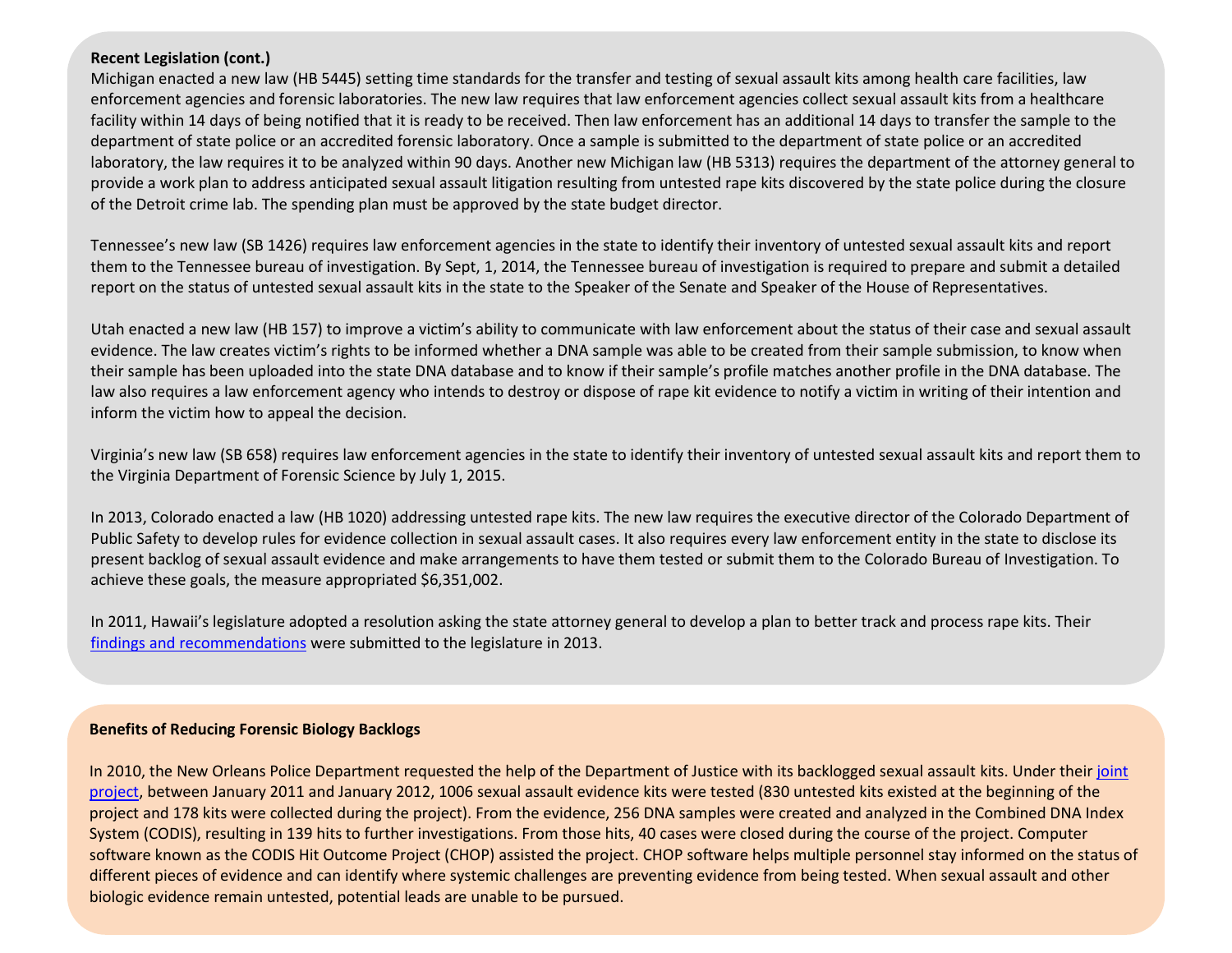| State &<br><b>Current</b><br><b>Statute</b> | <b>Requires Training/</b><br><b>Standards for</b><br><b>Examiners</b> | <b>Sample Submission</b><br><b>Standards for Law</b><br><b>Enforcement</b> | <b>Addresses Evidence</b><br><b>Collection Protocols</b> | <b>Addresses</b><br><b>Communication</b><br>with Victims | <b>Addresses Backlogged</b><br><b>Medical Kits</b> | <b>Addresses Casework</b><br><b>Backlog Generally</b> |
|---------------------------------------------|-----------------------------------------------------------------------|----------------------------------------------------------------------------|----------------------------------------------------------|----------------------------------------------------------|----------------------------------------------------|-------------------------------------------------------|
| Alaska<br>\$18.68.010                       | X                                                                     |                                                                            | $\mathbf X$                                              |                                                          |                                                    |                                                       |
| Arkansas<br>$$12-12-402$                    |                                                                       | $\mathbf X$                                                                | $\mathbf X$                                              |                                                          |                                                    |                                                       |
| California<br>Penal Code<br>§ 680           |                                                                       | $\mathbf X$                                                                |                                                          |                                                          |                                                    |                                                       |
| Penal Code<br>§ 13823.11                    |                                                                       | $\mathbf X$                                                                | $\mathbf X$                                              |                                                          |                                                    |                                                       |
| Colorado<br>\$24-33.5-113                   |                                                                       | $\mathbf X$                                                                | $\mathbf X$                                              | $\mathbf X$                                              | $\mathbf X$                                        |                                                       |
| Connecticut<br>§ 19a-112a                   | $\mathbf X$                                                           | $\mathbf X$                                                                | $\mathbf X$                                              |                                                          |                                                    |                                                       |
| Florida<br>§ 395.1021                       |                                                                       |                                                                            | $\mathbf X$                                              |                                                          |                                                    |                                                       |
| Georgia<br>$$17-5-71$                       |                                                                       | $\mathbf X$                                                                |                                                          |                                                          |                                                    |                                                       |
| Hawaii<br>HCR 99 (2011)                     |                                                                       |                                                                            | $\mathbf X$                                              |                                                          | $\mathbf X$                                        |                                                       |
| Illinois<br>§ 725 ILCS 202                  |                                                                       | $\mathbf X$                                                                |                                                          |                                                          | $\mathbf X$                                        |                                                       |
| § 410 ILCS<br>70/6.4                        | $\mathbf X$                                                           |                                                                            | $\mathbf X$                                              | $\mathbf X$                                              |                                                    |                                                       |
| Indiana<br>$$16-21-8-10$                    |                                                                       | $\mathbf X$                                                                |                                                          | $\mathbf X$                                              |                                                    |                                                       |
| SB 255 (2014)                               | $\mathbf X$                                                           |                                                                            |                                                          |                                                          |                                                    |                                                       |
| Kansas<br>$§$ 65-448                        |                                                                       | $\mathbf X$                                                                | $\mathbf X$                                              |                                                          |                                                    |                                                       |
| Kentucky<br>§ 216B.400                      | $\mathbf X$                                                           | $\mathbf X$                                                                | $\mathbf X$                                              |                                                          |                                                    |                                                       |

# **State Measures Addressing Forensic Biology Backlogs**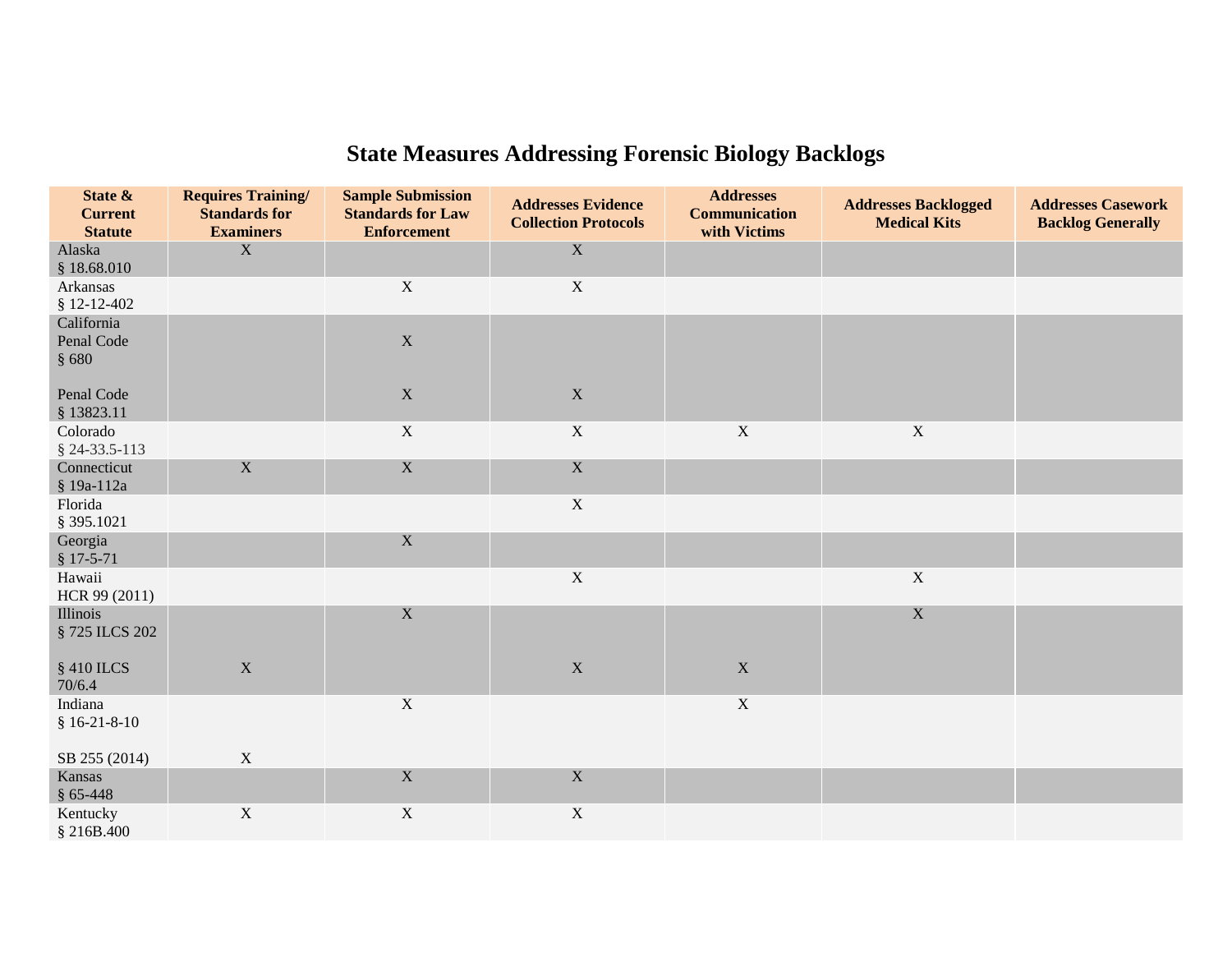| State &<br><b>Current</b><br><b>Statute</b> | <b>Requires Training/</b><br><b>Standards for</b><br><b>Examiners</b> | <b>Sample Submission</b><br><b>Standards for Law</b><br><b>Enforcement</b> | <b>Addresses Evidence</b><br><b>Collection Protocols</b> | <b>Addresses</b><br><b>Communication</b><br>with Victims | <b>Addresses Backlogged</b><br><b>Medical Kits</b> | <b>Addresses Casework</b><br><b>Backlog Generally</b> |
|---------------------------------------------|-----------------------------------------------------------------------|----------------------------------------------------------------------------|----------------------------------------------------------|----------------------------------------------------------|----------------------------------------------------|-------------------------------------------------------|
| Louisiana<br>\$15:556                       | $\mathbf X$                                                           | $\mathbf X$                                                                | $\mathbf X$                                              |                                                          |                                                    |                                                       |
| SB 296 (2014)                               |                                                                       |                                                                            |                                                          |                                                          | $\mathbf X$                                        |                                                       |
| Maine<br>§§3360-N, O                        | $\mathbf X$                                                           |                                                                            |                                                          |                                                          |                                                    |                                                       |
| Massachusetts<br>Ch. 41 § 97B               | $\mathbf X$                                                           | $\mathbf X$                                                                | $\mathbf X$                                              | $\mathbf X$                                              |                                                    |                                                       |
| Michigan<br>§ 333.21527                     |                                                                       |                                                                            | $\mathbf X$                                              | $\mathbf X$                                              |                                                    |                                                       |
| HB 5445 (2014)                              |                                                                       | $\mathbf X$                                                                | $\mathbf X$                                              | $\mathbf X$                                              |                                                    |                                                       |
| HB 5313 (2014)                              |                                                                       |                                                                            |                                                          |                                                          | $\mathbf X$                                        |                                                       |
| Missouri<br>\$595.220                       |                                                                       |                                                                            | $\mathbf X$                                              |                                                          |                                                    |                                                       |
| New York<br>Pub. Health<br>$$2805-i$        |                                                                       | $\mathbf X$                                                                | $\mathbf X$                                              | $\mathbf X$                                              |                                                    |                                                       |
| Oregon<br>\$147.403                         | $\mathbf X$                                                           |                                                                            |                                                          |                                                          |                                                    |                                                       |
| Pennsylvania<br>\$10172.3                   | $\mathbf X$                                                           |                                                                            | $\mathbf X$                                              |                                                          |                                                    |                                                       |
| South Carolina<br>$$16-3-1350$              | $\mathbf X$                                                           |                                                                            | $\mathbf X$                                              |                                                          |                                                    |                                                       |
| Tennessee<br>$$38-6-103$                    |                                                                       |                                                                            |                                                          |                                                          |                                                    | $\mathbf X$                                           |
| SB 1426 (2014)                              |                                                                       |                                                                            |                                                          |                                                          | $\mathbf X$                                        |                                                       |